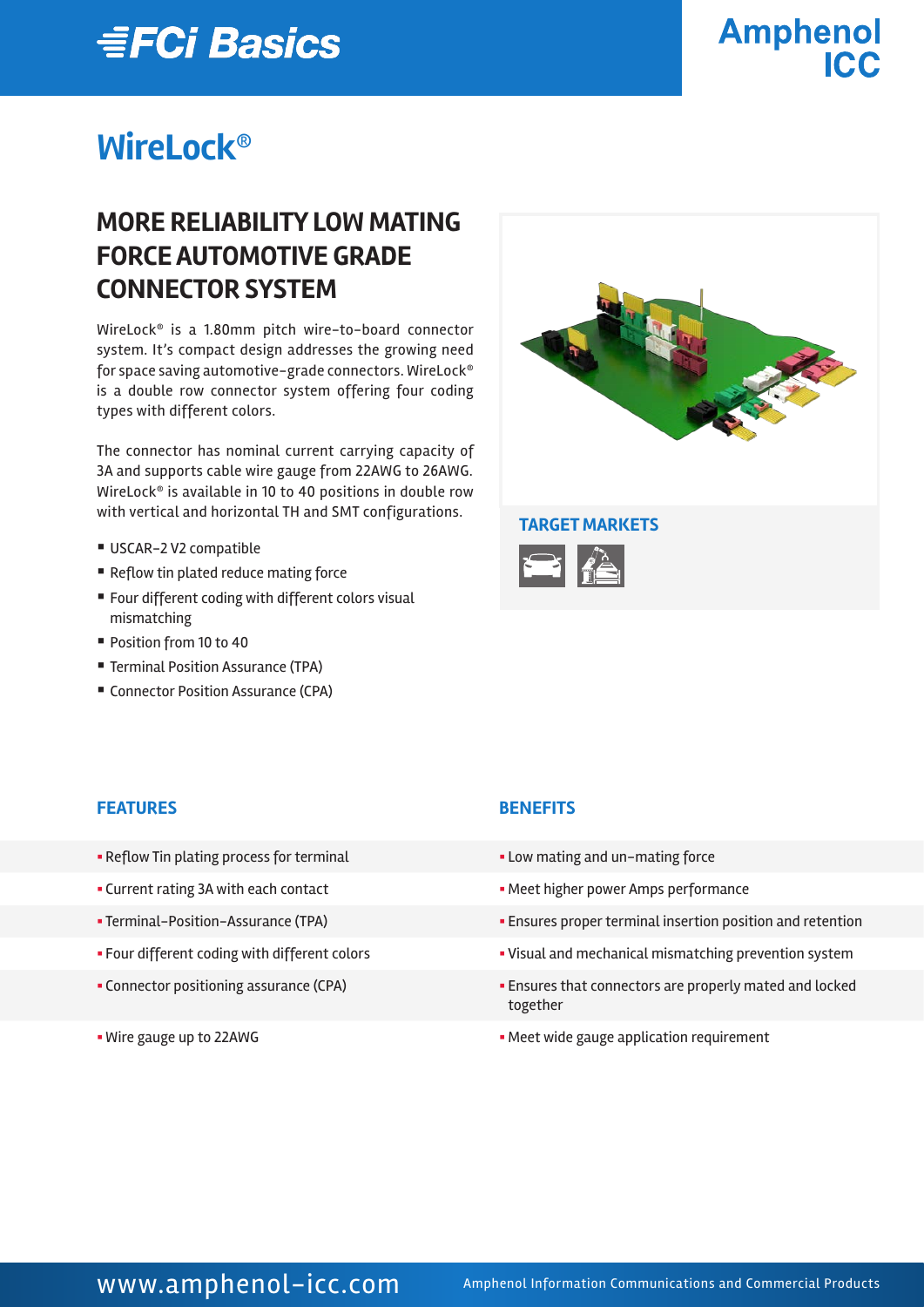# **TECHNICAL INFORMATION**

#### **MATERIAL**

- § Board Connector: Copper alloy
- § Housing: High Temperature UL 94V-0
- § Crimping Terminal: Phosphor bronze alloy/bass (tin plated)

#### **ELECTRICAL PERFORMANCE**

- § Voltage Rating: 48V AC/DC
- Insulation Resistance: 100MΩ min.
- Contact Resistance: 25mΩ max. (initial)
- § Current Rating: 3A
- § Low Level Contact Resistance: < 15mΩ
- § Dielectric Withstand Voltage: 1000V AC
- § Temperature Rise: +55°C max. for 5.0A

#### **MECHANICAL PERFORMANCE**

- § Durability: 10 cycles (tin plated)
- § Mating/Un-mating Force: 75N max.
- § Terminal Insertion Force: <5N max./pin
- § Terminal Retention Force: 20N min. (before testing). 40N min. (after testing)

#### **ENVIRONMENTAL**

§ Operating Temperature Range: -40°C to +105°C

#### **APPROVALS AND CERTIFICATIONS**

§ UL E66906

#### **SPECIFICATIONS**

- § Product Specification: GS-12-1535
- § PCB Termination: 1.6mm and 2.0mm
- § Packaging Specification: GS-14-2668
- § Hand Tool Part Number: 10159164-001LF
- § Application Specification: GS-20-0594

#### **PACKAGING**

- § PCB Header: Tape and reel or Tray
- § Receptacle Housing: Tray
- § Crimping Terminal: Reel

#### **TARGET MARKETS/APPLICATIONS**



BMS (Battery Management System) OBC (On Board Charge) MCU (Micro Control system) Gateway Lighting ADAS (Advanced Driving Assistance System) RADAR



Robotics

**WWW.amphenol-icc.com** Disclaimer

Please note that the above information is subject to change without notice.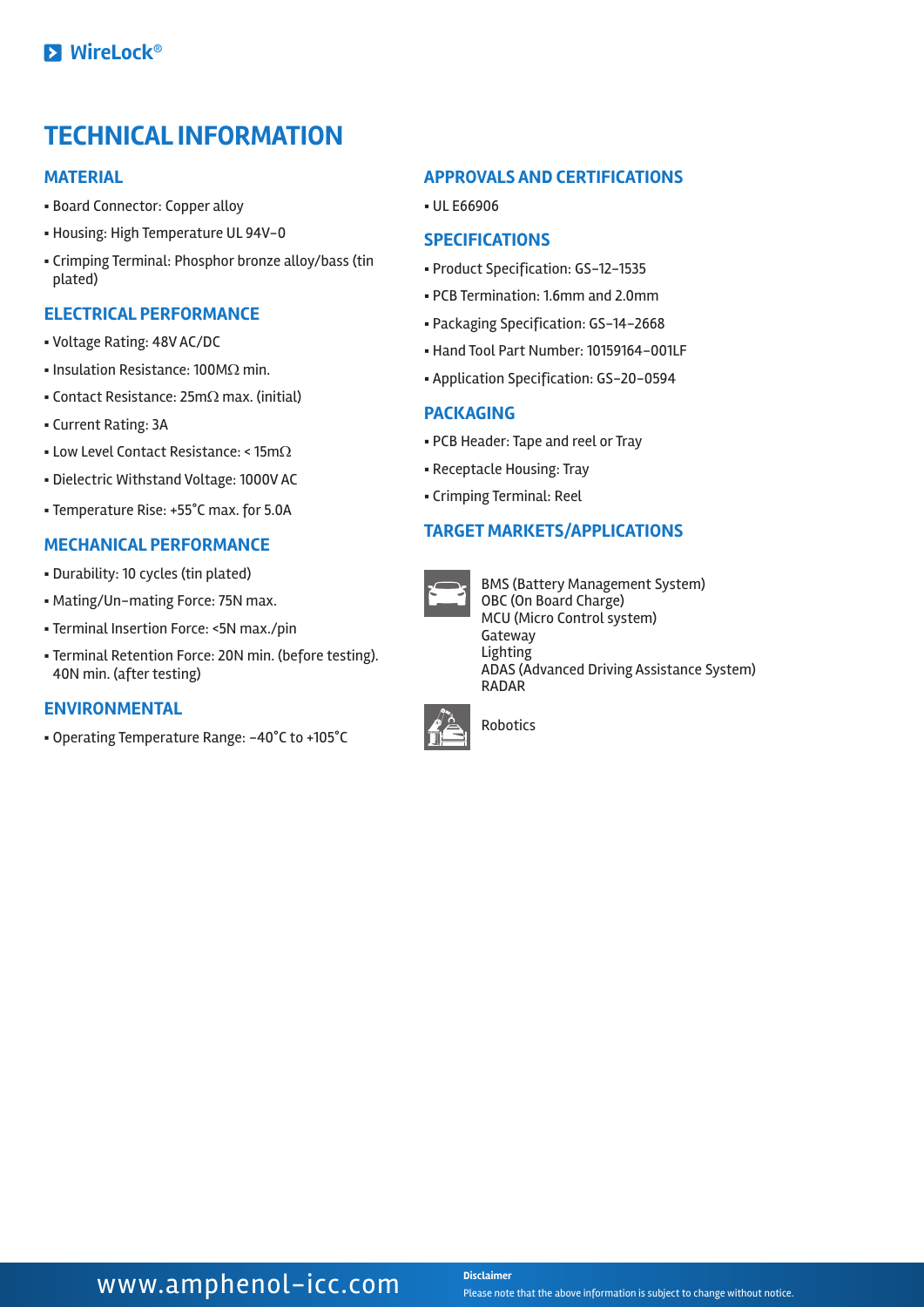#### **EX** WireLock®

## **PART NUMBER SELECTOR - DOUBLE ROW R/A\_TH HEADER**



### **PART NUMBER SELECTOR - DOUBLE ROW R/A\_SMT HEADER**



# **WWW.amphenol-icc.com** Disclaimer

Please note that the above information is subject to change without notice.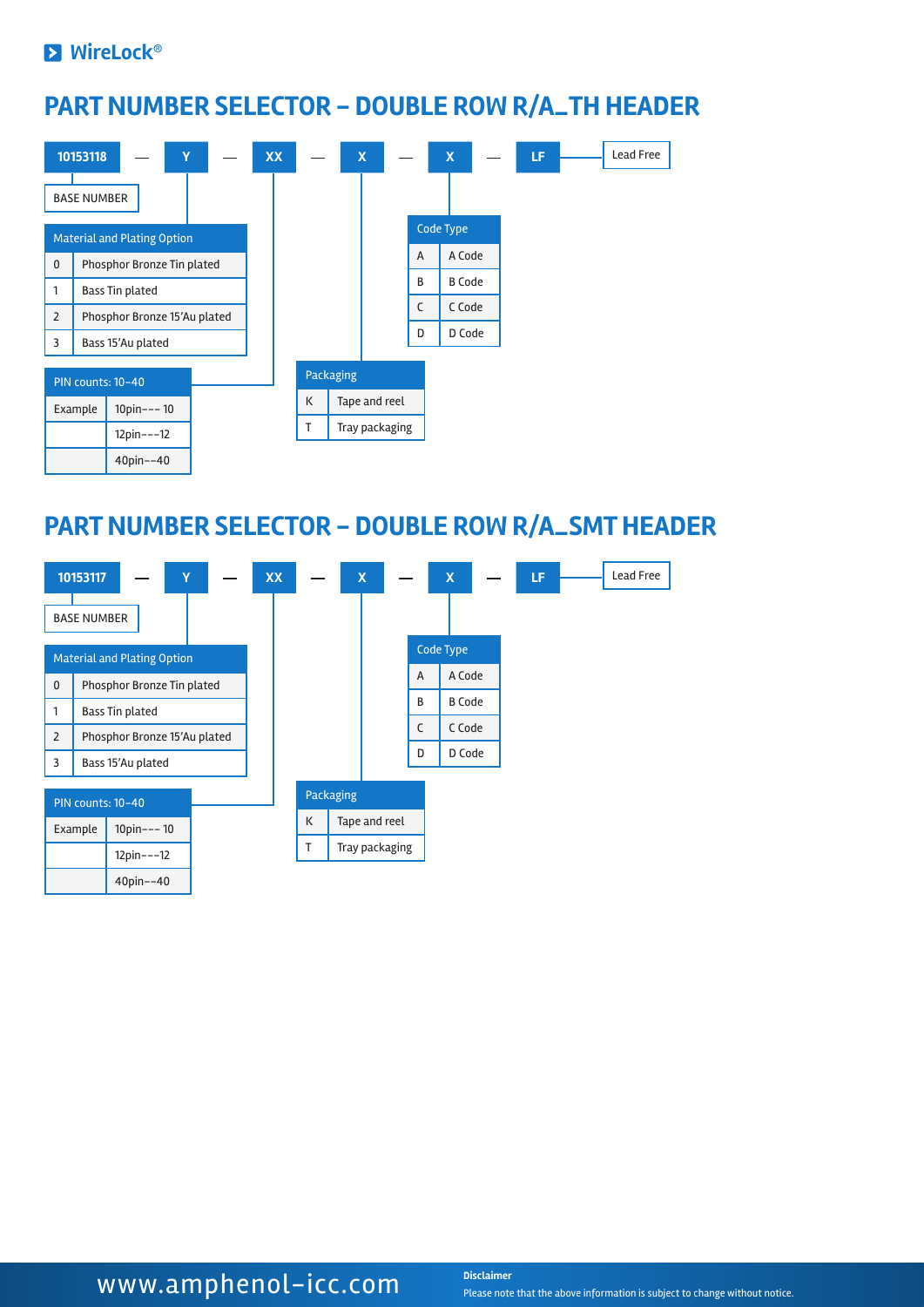#### **EX** WireLock®

40pin--40

### **PART NUMBER SELECTOR - DOUBLE ROW VERTICAL\_ TH HEADER**



### **PART NUMBER SELECTOR - DOUBLE ROW VERTICAL\_ SMT HEADER**



# **WWW.amphenol-icc.com** Disclaimer

Please note that the above information is subject to change without notice.